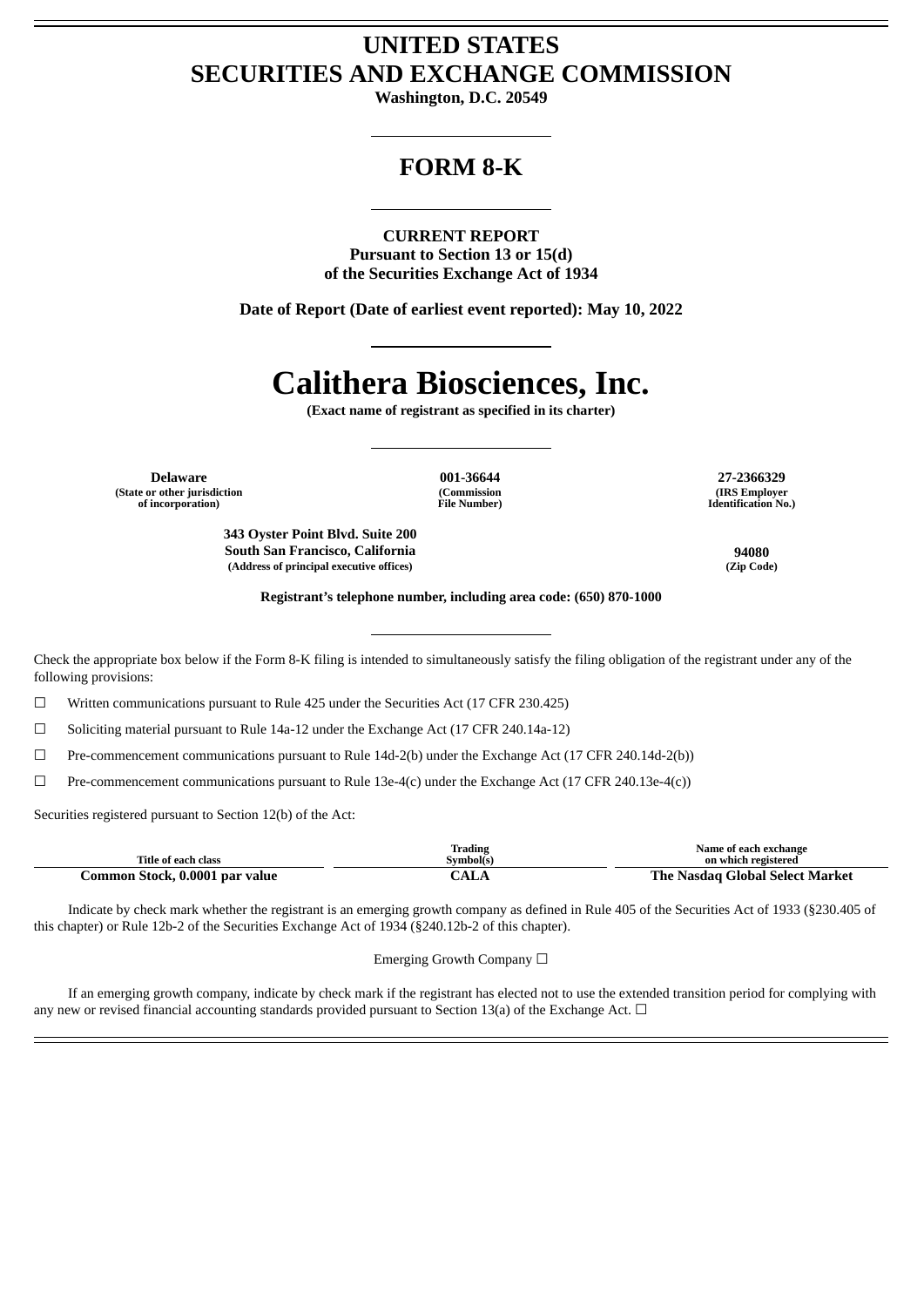## **Item 2.02. Results of Operations and Financial Condition.**

On May 10, 2022, Calithera Biosciences, Inc. (the "Company") issued a press release announcing its financial results for the quarter ended March 31, 2022. A copy of this press release is attached hereto as Exhibit 99.1.

In accordance with General Instruction B.2 of Form 8-K, the information in this Current Report on Form 8-K, including Exhibit 99.1, shall not be deemed "filed" for purposes of Section 18 of the Securities Exchange Act of 1934, as amended (the "Exchange Act"), or otherwise subject to the liability of that section, nor shall it be deemed incorporated by reference in any filing under the Securities Act of 1933, as amended, or the Exchange Act, whether made before or after the date hereof, except as expressly set forth by specific reference in such filing to this Current Report on Form 8-K.

#### **Item 9.01 Financial Statements and Exhibits.**

(d) Exhibits.

| Exhibit<br>No. | Description                                                                                              |
|----------------|----------------------------------------------------------------------------------------------------------|
| 99.1           | Press Release, dated May 10, 2022                                                                        |
| 104            | Cover Page Interactive Data File (the cover page XBRL tags are embedded within the Inline XBRL document) |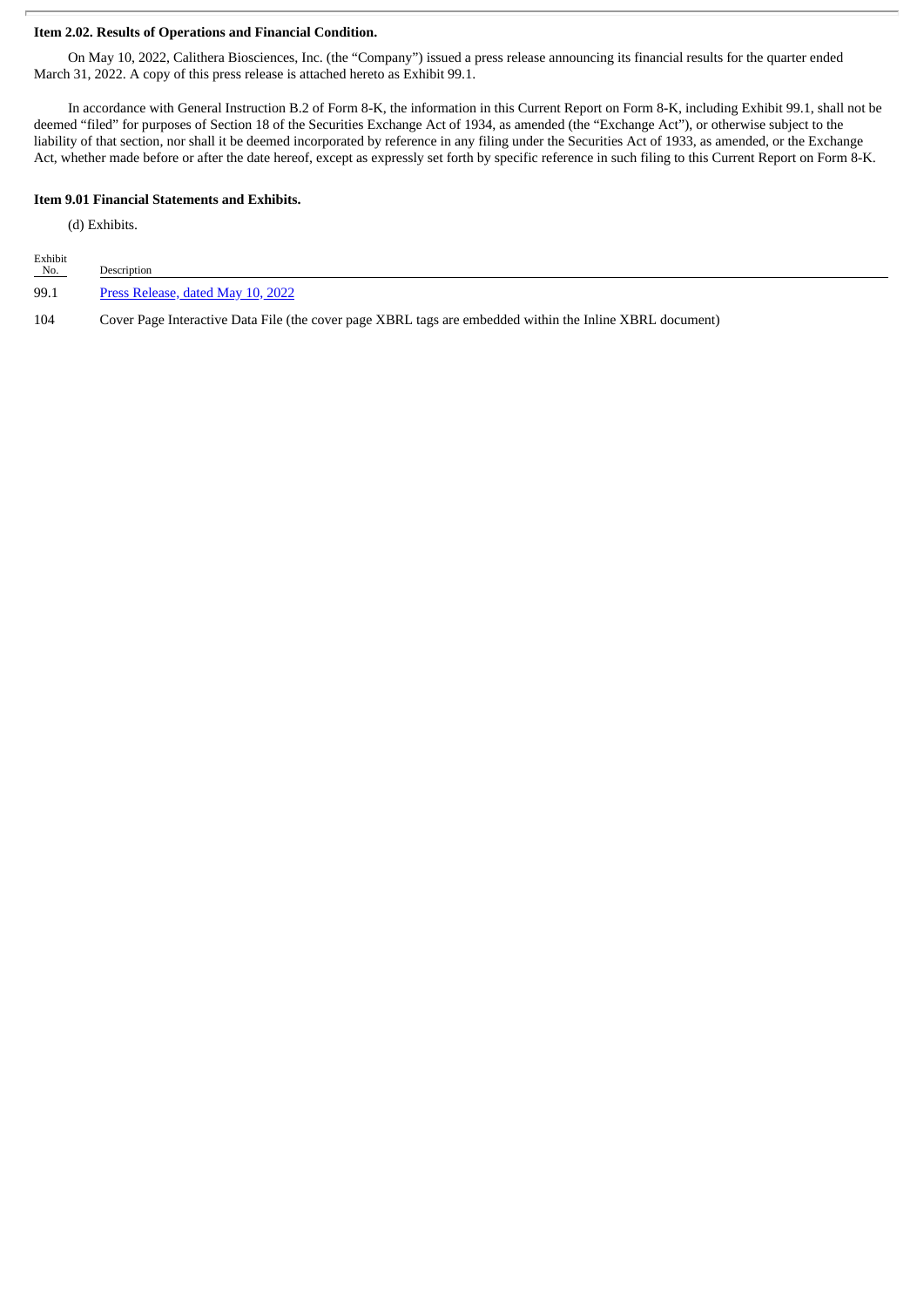**SIGNATURES**

Pursuant to the requirements of the Securities Exchange Act of 1934, the Registrant has duly caused this report to be signed on its behalf by the undersigned hereunto duly authorized.

# **Calithera Biosciences, Inc.**

Dated: May 10, 2022

By: /s/ Susan M. Molineaux

Susan M. Molineaux President and Chief Executive Officer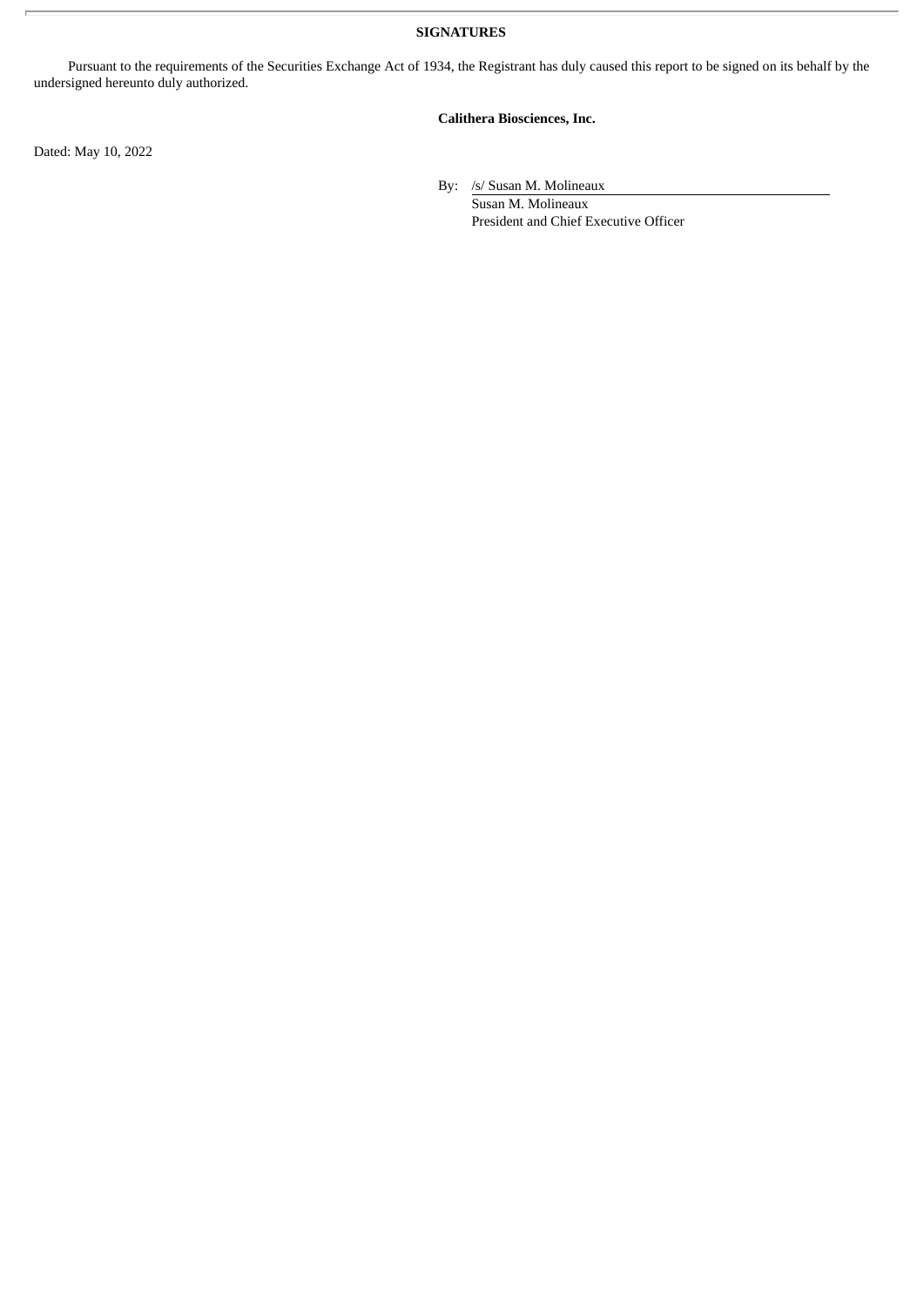<span id="page-3-0"></span>

#### **Calithera Biosciences Reports First Quarter 2022 Financial Results and Recent Highlights**

— Conference Call and Webcast Scheduled for 2:00 p.m. PT / 5:00 p.m. ET on Tuesday, May 10, 2022 —

SOUTH SAN FRANCISCO, Calif., May 10, 2022 (GLOBE NEWSWIRE) – Calithera Biosciences, Inc. (Nasdaq: CALA), a clinical-stage, precisiononcology biopharmaceutical company, today announced its financial results for the first quarter ended March 31, 2022.

"We made significant headway in the transfer of mivavotinib and sapanisertib materials to Calithera during the first quarter and are well into site start-up activities. We are on track to begin enrolling patients in both mivavotinib and sapanisertib trials in the second quarter of 2022 and expect to share data from these studies by the first quarter of 2023," said Susan Molineaux, PhD, president and chief executive officer of Calithera. "We are also excited about our preclinical synthetic lethality program, having presented the first data from our internally-discovered, first-of-their-kind VPS4A inhibitors at the AACR Annual Meeting. This year has shaped up to be an exciting one for Calithera, given the potential we see in both our clinical and preclinical programs."

## **First Quarter 2022 and Recent Highlights**

- **Mivavotinib (SYK inhibitor):** Based on clinical data showing enhanced activity of mivavotinib in activated B-cell-like (ABC) diffuse large B-cell lymphoma (DLBCL) and preclinical data demonstrating enhanced SYK activity and inhibition in DLBCL with MyD88/CD79 mutations, Calithera designed a phase 2 trial of mivavotinib in relapsed or refractory non-GCB (ABC) DLBCL with enrichment of MYD88/CD79b-mutated tumors using liquid next-generation sequencing (NGS) testing. The phase 2a portion of the study will confirm activity in the biomarker-defined subsets and further refine dose and schedule. The trial will enroll non-GCB (ABC) DLBCL patients based on Hans algorithm, and researchers will collect MyD88 and CD79 mutation status using ctDNA-based liquid NGS to accrue a pre-specified number of patients harboring MyD88 or CD79b mutations. Approximately 50% of all ABC DLBCL tumors have one or both of these mutations. Calithera anticipates the first patient enrolled in the second quarter of 2022. Data generated from this study could position the company to initiate a study with registrational intent in biomarker-specific populations in DLBCL.
- **Sapanisertib (Dual mTORC 1/2 inhibitor):** In a recent investigator-led study, sapanisertib demonstrated durable single-agent activity in patients with heavily pretreated NRF2 (NFE2L2)-mutated squamous non-small cell lung cancer (NSCLC). These mutations occur in approximately 15% of patients with squamous NSCLC. Calithera is initiating a phase 2 study intended to strengthen the existing data in patients with NRF2-mutated squamous NSCLC and evaluate its activity in NRF2 wildtype (WT) squamous NSCLC. Sapanisertib has the potential to be a first-in-class treatment for individuals with NRF2-mutated squamous NSCLC, a patient population with poorer prognosis, unmet clinical need, and no targeted therapies. Sapanisertib could also be a possible treatment for other NRF2-mutated cancers beyond NSCLC. Calithera anticipates the first patient enrolled in this study in the second quarter of 2022.
- **Presented data on its novel series of VPS4A inhibitors.** Calithera presented the first data from its preclinical synthetic lethality pipeline at the American Association for Cancer Research (AACR) 2022 Annual Meeting. The presented poster detailed Calithera's discovery of a novel series of VPS4A (vacuolar protein sorting-associated protein 4A) inhibitors that are currently advancing through lead optimization. These data validate the synthetic lethal interaction between the gene paralogs VPS4A and VPS4B, and we believe, provide the first preclinical evidence supporting a newly discovered series of compounds designed to target these proteins for cancer treatment. To our knowledge, these are the first active, on-target VPS4 inhibitors described to date.
- Closed a \$10.0 Million Underwritten Public Offering of Common Stock and Warrants to Purchase Common Stock. On April 1, 2022, Calithera closed an underwritten public offering of 18,518,519 shares of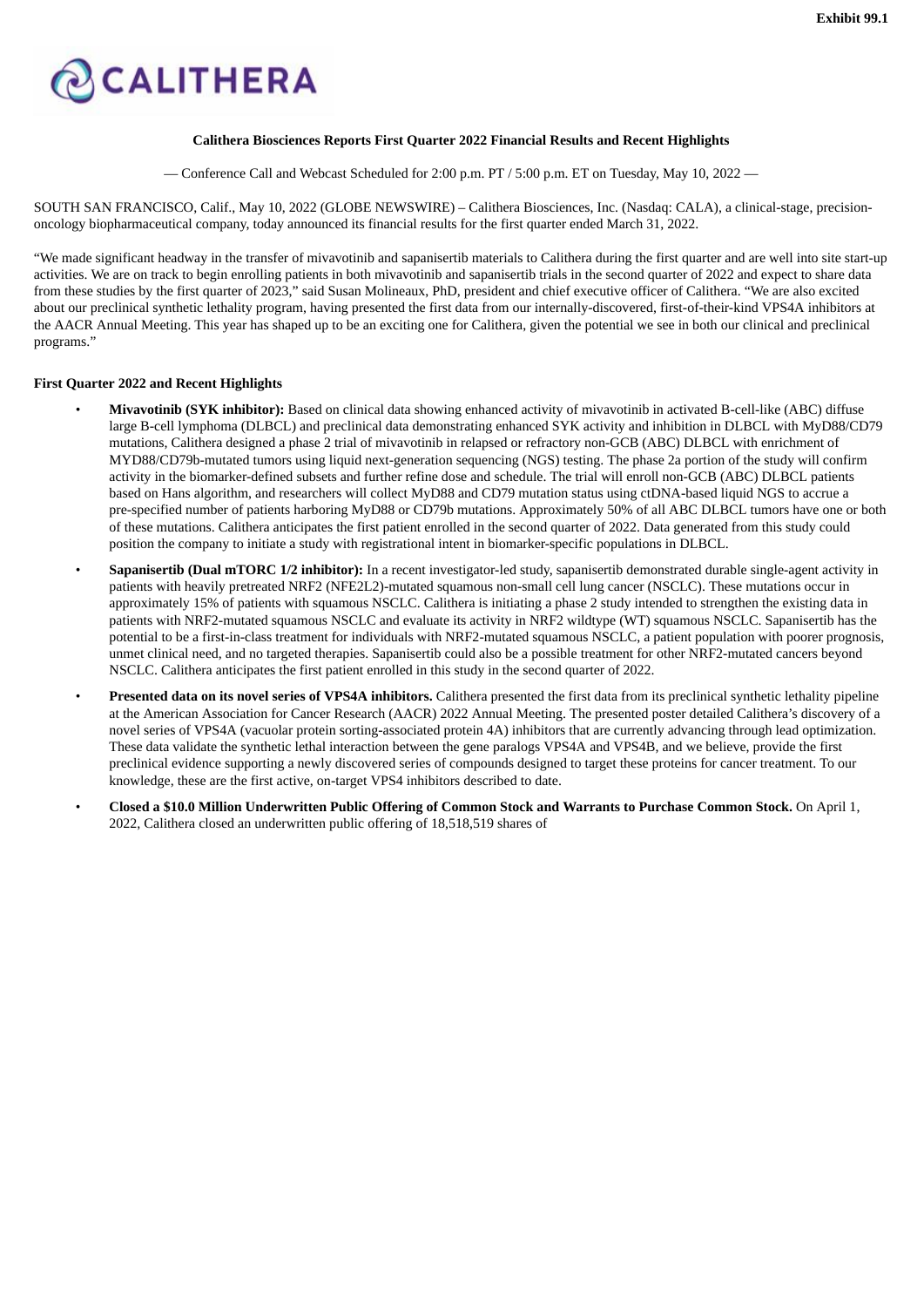its common stock at a combined price to the public of \$0.54 per share and accompanying warrants. Each share of common stock is accompanied by a warrant to purchase one share of common stock at an exercise price of \$0.54 per share, which is immediately exercisable and will expire 18 months from the date of issuance, or a short-term warrant, and a warrant to purchase one share of common stock at an exercise price of \$0.54 per share, which is immediately exercisable and will expire 5 years from the date of issuance, or a longterm warrant. Calithera received gross proceeds of \$10.0 million, resulting in \$8.5 million of net proceeds after deducting underwriting discounts and commissions and offering expenses.

#### **Selected First Quarter 2022 Financial Results**

Cash and cash equivalents totaled \$44.7 million at March 31, 2022, which Calithera expects, together with proceeds from its public offering, will be sufficient to meet its operating plan through the second quarter of 2023.

Research and development expenses for the first quarter 2022 were \$9.6 million, compared to \$15.3 million in the same period prior year. The decrease of \$5.8 million was primarily due to a decrease in the telaglenastat program, partially offset by increases in the sapanisertib and mivavotinib programs.

General and administrative expenses for the first quarter 2022 were \$4.3 million, compared to \$5.4 million in the same period prior year. The decrease of \$1.2 million was primarily due to decreases in personnel-related costs.

Net loss for the three months ended March 31, 2022 was \$13.8 million.

#### **Conference Call Information**

Calithera will host an update conference call today, Tuesday, May 10, at 2:00 p.m. Pacific Time/5:00 p.m. Eastern Time. The call may be accessed by dialing (855) 783-2599 (domestic) or (631) 485-4877 (international) and referring to conference ID 4979639. To access the live audio webcast or the subsequent archived recording, visit the Investors section of the Calithera website at www.calithera.com. The webcast will be recorded and available for replay on Calithera's website for 30 days.

#### **About Calithera**

Calithera Biosciences is a clinical-stage, precision oncology biopharmaceutical company developing targeted therapies to redefine treatment for biomarker-specific patient populations. Driven by a commitment to rigorous science and a passion for improving the lives of people impacted by cancer and other life-threatening diseases, Calithera is advancing a robust pipeline of investigational, small-molecule oncology compounds with a biomarkerdriven approach that targets genetic vulnerabilities in cancer cells to deliver new therapies for patients suffering from aggressive hematologic and solid tumor cancers for which there are currently limited treatment options.

Calithera is headquartered in South San Francisco, California. For more information about Calithera, please visit www.calithera.com.

#### **Forward Looking Statements**

Statements contained in this press release regarding matters that are not historical facts are "forward-looking statements" within the meaning of the Private Securities Litigation Reform Act of 1995. Words such as "may," "will," "expect," "anticipate," "estimate," "intend," "poised" and similar expressions (as well as other words or expressions referencing future events, conditions, or circumstances) are intended to identify forward-looking statements. These statements include those related to the safety, tolerability and efficacy of Calithera's product candidates, the overall advancement of Calithera's product candidates in preclinical development and clinical trials, including Calithera's plan to initiate two phase 2 clinical trials for mivavotinib and sapanisertib and plan to share data from these trials by the first quarter 2023, Calithera's ability to potentially initiate registrational studies in biomarker-specific populations in DLBC and relapsed or refractory squamous NSCLC, the unmet need in the treatment of patients with advanced disease, and management's expectation that Calithera's cash and cash equivalents will be sufficient to meet its operating plan through the second quarter of 2023. Because such statements are subject to risks and uncertainties, actual results may differ materially from those expressed or implied by such forward-looking statements. The potential product candidates that Calithera develops may not progress through clinical development or receive required regulatory approvals within expected timelines or at all. In addition, clinical trials may not confirm any safety, potency or other product characteristics described or assumed in this press release. Such product candidates may not be beneficial to patients or be successfully commercialized. The failure to meet expectations with respect to any of the foregoing matters may have a negative effect on Calithera's stock price. Additional information concerning these and other risk factors affecting Calithera's business can be found in Calithera's periodic filings with the Securities and